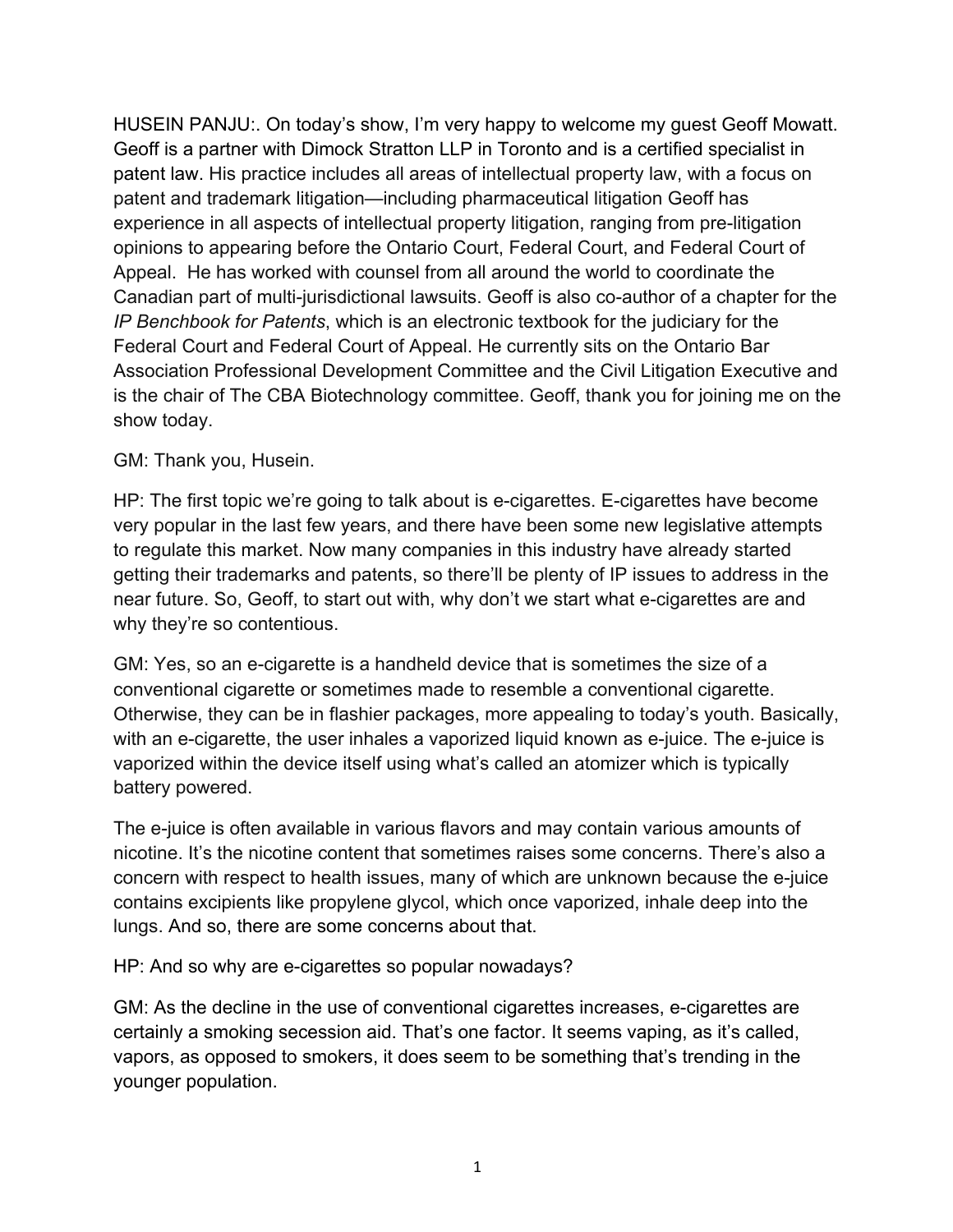HP: Okay, and is it clear right now whether the e-cigarettes are healthier or not?

GM: To my knowledge, it's not clear one way or the other. E-cigarettes on the grand scheme of things are somewhat in their infancy. Their long term health impacts of ingesting an excipient like propylene glycol or even the flavoring chemicals deep into your lungs may be something that may cause health concerns we may not see for years and years, much like has happened with conventional cigarettes over the years.

HP: All right. I know recently the Ontario government has tried to regulate this field. Can you talk a bit about the Bill C-45?

GM: As of May 26<sup>th</sup>, the Making Healthier Choices Act came into force in Ontario, following suit with Nova Scotia that I believe has adopted similar legislation. Ontario considers itself to be on the forefront of protecting today's youth from the dangers of tobacco and the potential harm of e-cigarettes. As of late May, it was passed, it's now legislation, and as the new legislation, some of the things that are now illegal to do include the use of e-cigarettes in designated non smoking areas, selling e-cigarettes in certain places where the sale of tobacco is prohibited, displaying e-cigarettes in places where e-cigarettes are sold or offered for sale, much like the restrictions on displaying cigarettes. Promoting e-cigarettes in places where e-cigarettes or tobacco products are sold or offered for sale. There are a number of practices that are now illegal with respect to e-cigarettes much how we've seen over the years with cigarettes themselves.

HP: So how did this affect the IP landscape?

GM: So with respect to IP, when anything starts to become more and more popular, you would expect to see IP issues surrounding it. And so, we expect to see developments both on the patent front as well as the trademark front. If you look at the Canadian patent database already, there's more than 30 either granted patents or pending applications. We would expect to see more as the market for e-cigarettes continues to grow. As those patents become granted, in all likelihood, you'll start to see infringement actions based on those Canadian patent rights to pop up in the federal courts and provincial courts as well.

The market for e-cigarettes is definitely a growing market, globally, as of 2013. It was estimated to be 3 billion, and it's expected to grow 10 to 20 fold over the next few—by 2030. That's the patent issues. With respect to trademark rights. Similarly as something becomes more popular in the mainstream media, you would expect a lot more trademark applications related to such products and then the litigation as well.

Now, with trademarks there's going to be issues surrounding—you would assume restrictions on marketing and advertising you could put on the packaging much like you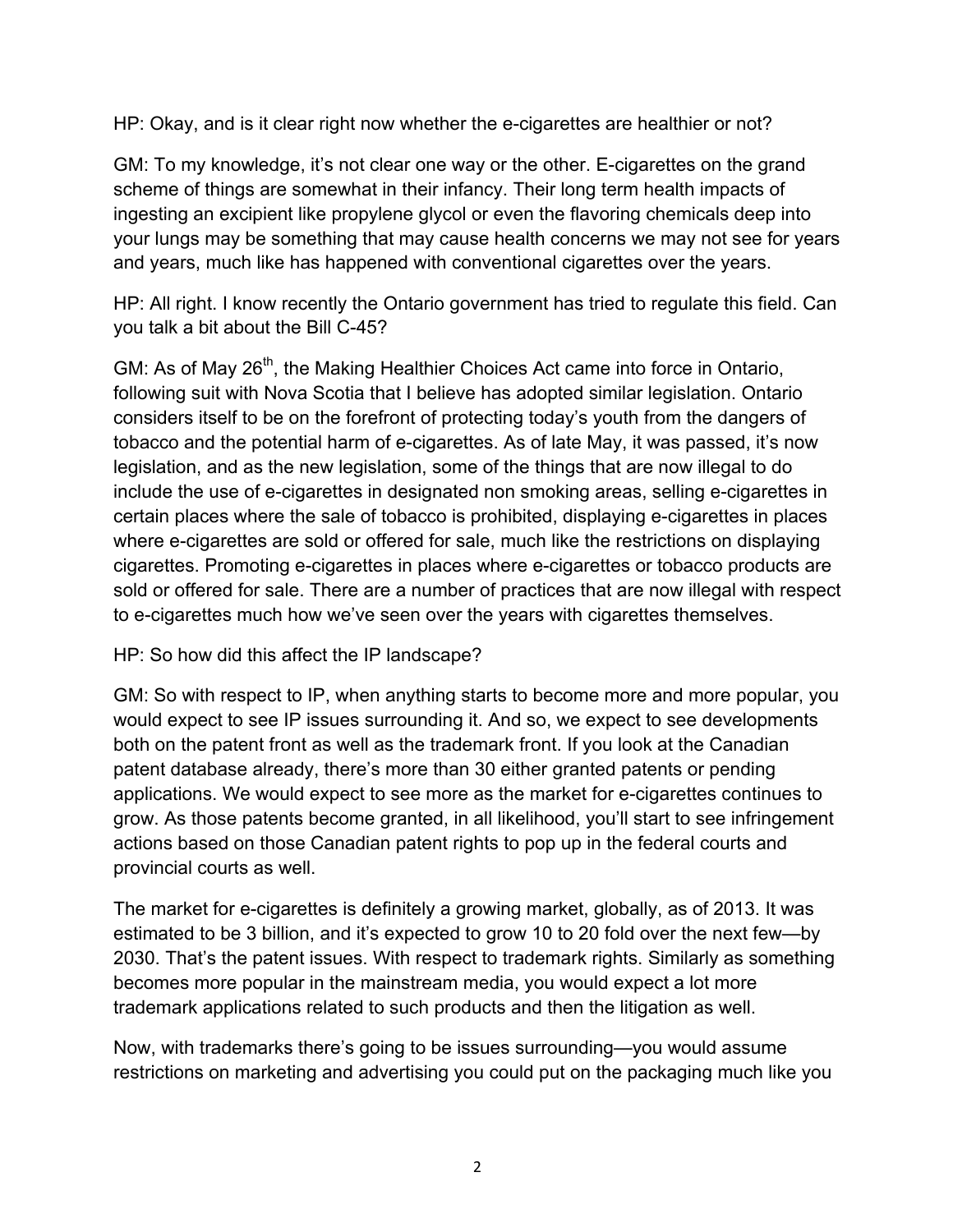would see on cigarettes. When considering trademark rights, you'll have to consider those restrictions as well.

HP: Can we talk a bit more about that? How does litigation in the IP sphere differ in the cigarette world as opposed to other products, given there are such strong restrictions for the advertising? Are there things IP lawyers would be doing differently in this realm rather than another?

GM: Yes. If a client approaches a trademark lawyer for example and seeks to register a trademark, it's not necessarily our job per se to tell them they can or cannot use that trademark from a regulatory perspective. When our clients come in, we want to provide them with full consideration of all the issues and so I think it would incumbent on a trademark lawyer or an IP lawyer in general really to raise any concerns that marking, that trademark use or packaging, marking on a packaging, might have from a regulatory perspective as well because you don't want your client to be stung either from putting a product out there that runs a foul from regulatory issues or trademark rights of others. That's how those two things are going to interplay from my perspective.

HP: Are there other lessons that IP lawyers can take away from the cigarette industry that can be applicable to the e-cigarette industry?

GM: Recently we have seen litigation around the trademark use on actual cigarette packaging. There's been some Marlboro disputes, etc. so once you're into a trademark action, the issues are very similar to any other case.

HP: Do you think legislation will get across the goals that are intended?

GM: Well, it will certainly restrict access to minors, so those under the age of 19 to have access to e-cigarettes much in the effectiveness will probably similar to the effectiveness you would see with cigarettes, whether that means it's effective or not is a different story I suppose. So I think it will restrict it in that sense and then you'll also see less use of e-cigarettes in places where using actually cigarettes was previously prohibited because now they're going to have to be used in the same place.

HP: Okay, so Geoff, thanks so much for your time for talking about this issue. Looking forward to following this as it develops.

GM: Thank you.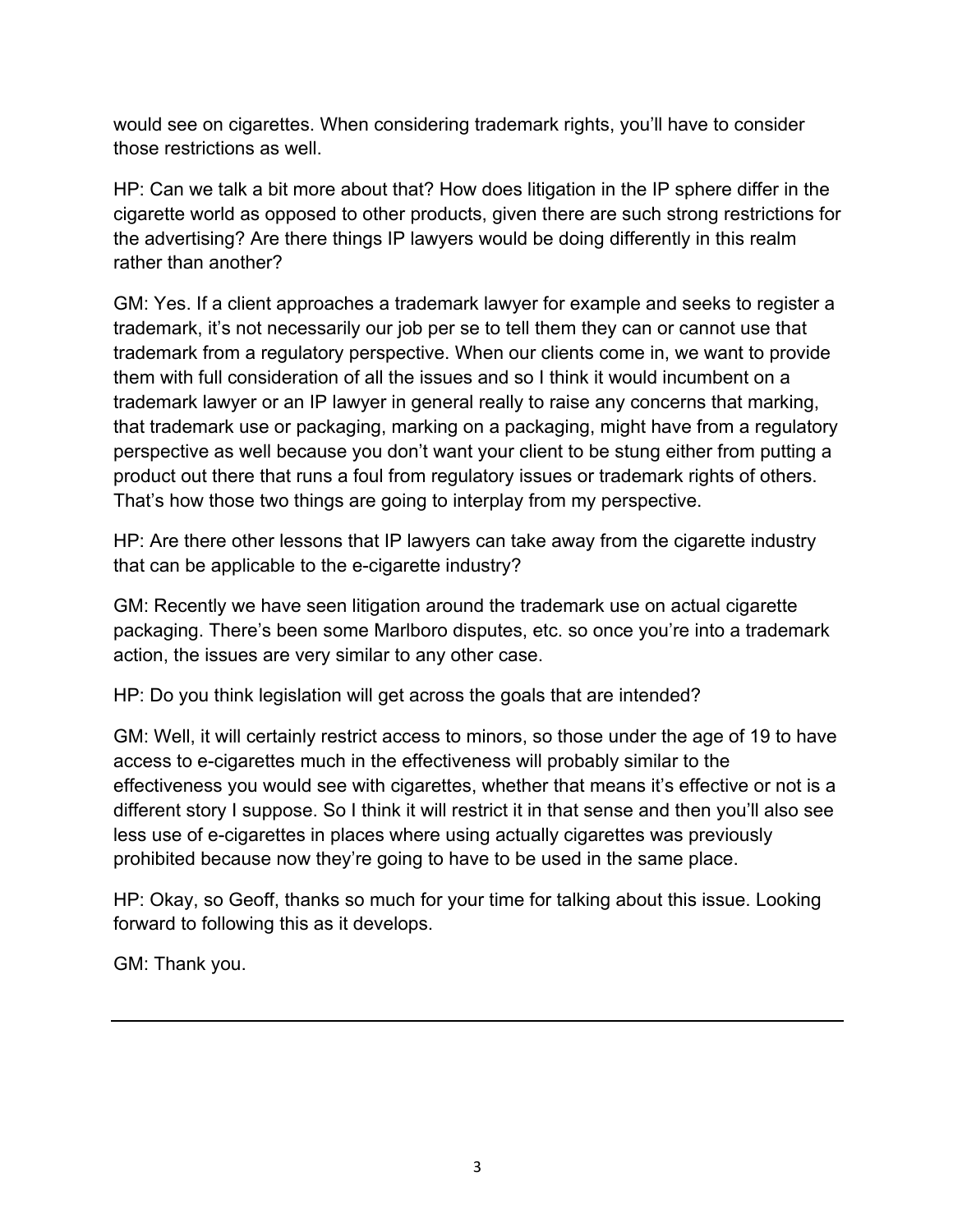HP: One of those most contentious issues in pharmaceutical IP law is the issue of biologics. Biologics are drugs developed from living organisms with the capacity to treat afflictions ranging from cancer to HIV. The legal issues have become fairly complex with instruction of biosimilars, which are drugs that have many similarities to biologics. To start off with, Geoff, what are biologics?

GM: Biologics are basically drugs that are derived through the metabolic activity of living organisms. Things like blood products, cells and tissues, gene therapies, vaccines, things of that nature; the big difference between a biologic, or one of the most notable differences between a biologic and a small molecule drug which is what we typically see a lot of patent litigation around in Canada, is that the small molecule drug—and the reason it's called a small molecule drug is it may have 15 to 30 atoms. Aspirins, for example, have as many as 21 atoms. Compared to a biologic, that has over 3000 or even over 20000.

They're much more complex molecules, much larger, much more complex, and show a lot more variability. What that means is that because they are derived from living organisms is any small change from the manufacturing process or various other—any small changes throughout the process at all can have a very significant impact on the molecule that is generated.

HP: Can you give an example of that?

GM: One example I've heard about it is where a company was manufacturing its biologic in Denver, Colorado, and they decided to move their facility to the east coast of the U.S, and the change in altitude resulted in variability within manufacturing processes such that they had to get new regulatory approval.

HP: Let's move to biosimilars—I know they're also called SEBs. Can you tell us more about that?

GM: Yeah, so a biosimilar is basically a biologic drug that is made to be similar or comparable to an originator biologic drug. In Canada, in March 2010, Canada provided guidance for companies that wanted to manufacture biosimilars in Canada, and they call them Subsequent Entry Biologics. The SEB is actually an acronym for subsequent entry biologics. It's effectively the same thing—it is a biosimilar. When seeking approval for a subsequent entry biologic or a biosimilar, rather than having to submit an extremely detailed NDS ,a new drug submission to health Canada, biosimilar manufacturer or SCB companies can file… it's called a New Drug Submission, but it's not quite as detailed as the original submission would've been.

HP: What is contributing to the popularity of biosimilars right now?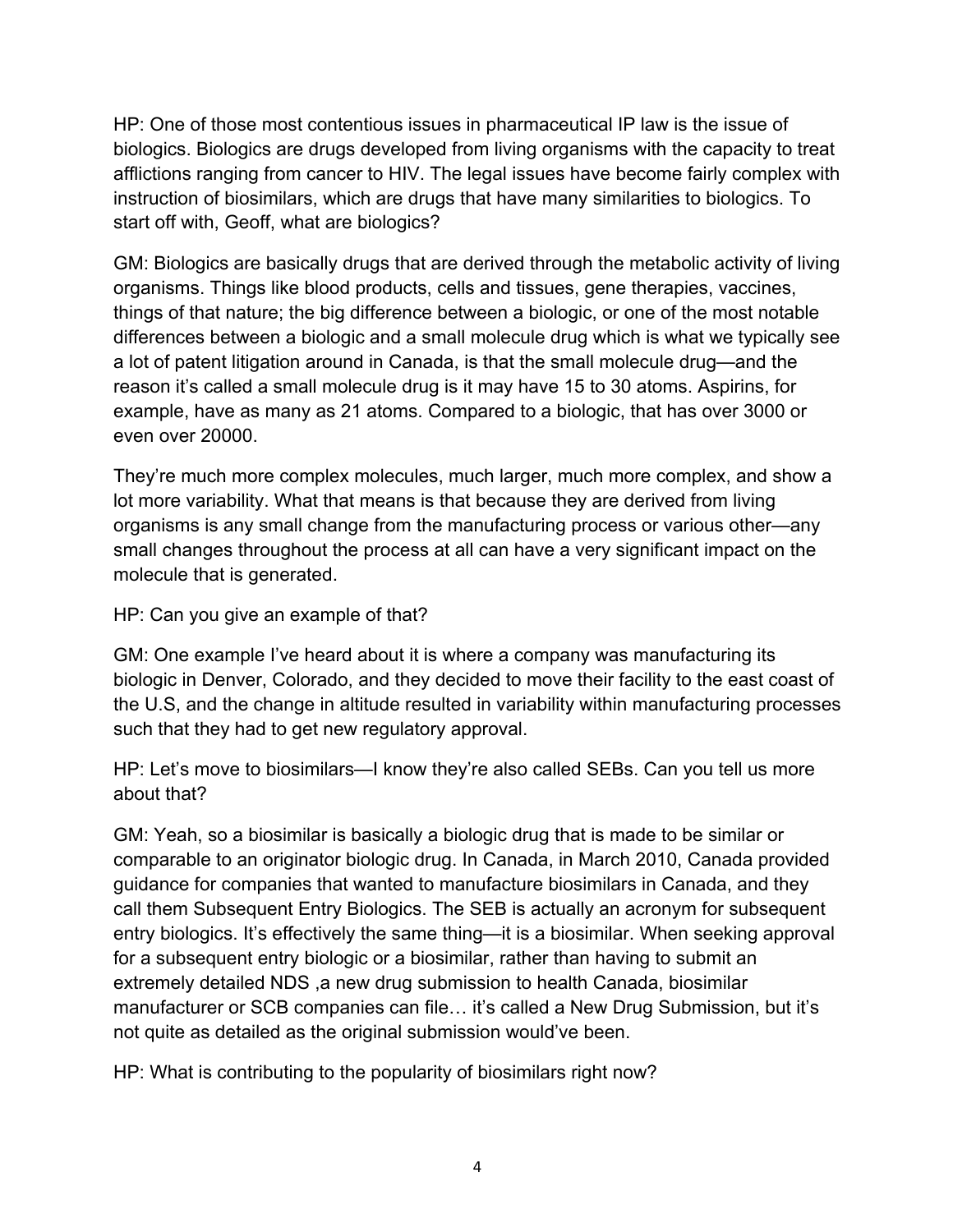GM: In my view, one thing that is contributing to the rise in popularity of biosimilars is that a lot of the small molecule drugs that have been very popular, some would call them blockbuster drugs, like Lipitor might be a good example, are now off patent. Which means the key patent covering that molecule has expired and therefore generic drug manufacturers in Canada and abroad have been able to capitalize on that patent expiry and come up with generic versions of their own, which in turn, once those hit the market, have taken away market share from the brand companies. So those brand companies, many of them are looking for other drugs to pursue and biologics are out there, and SEBs (subsequent entry biologics) or biosimilars are an interesting area to focus on.

HP: And how does the cost compare between biologics and biosimilars?

GM: Well, typically a biosimilar is significantly less costly to the consumer than its biological comparator, so as an example, in Canada, one of the SCBs to be improved is Inflectra which was compared to Remicade, which is a Janssen product. In Canada, the biosimilar version was 34.2% less costly than the originator biologic product. That's a significant cost saving for the average consumer.

HP: What kind of afflictions are these drugs meant to treat?

GM: That particular drug is a monoclonal antibody used for rheumatoid arthritis, ankylosing spondylitis, and psoriasis and things of that nature. You see biosimilars useful for treating various kinds of indications, everything from Crohn's disease, to colorectal cancer, so there are a variety out there.

HP: I know one of the important distinguishing factors between biologics and biosimilars is the approval process. What are the difference sand why is this important?

GM: Right, so over the past 15, 20 years, the PMNOC regulations, which are the Patented Medicine Notice of Compliance Regulations have governed the approval process for small molecule drugs—you know, Lipitor is a good example, Nexium, things of that nature. Basically what happens in those cases is a brand or an originator files a new drug submission, an NDS, basically with a room full of boxes to support the safety and efficacy of that drug.

With a small molecule drug, a generic company can come along and file what's called an abbreviated new drug submission. An abbreviated drug submission is just that—it's as series of boxes much less substantive in size, but also in cost, whereby they just compare the bioequivalency, and they just have to establish that their product is bioequivalent to the brand's small molecule drug product. With biosimilars or SEBs, it's not nearly that simple because the SEB is not bioequivalent to the originator biologic, it's merely similar. That distinction lies in the complexity of the molecules because of the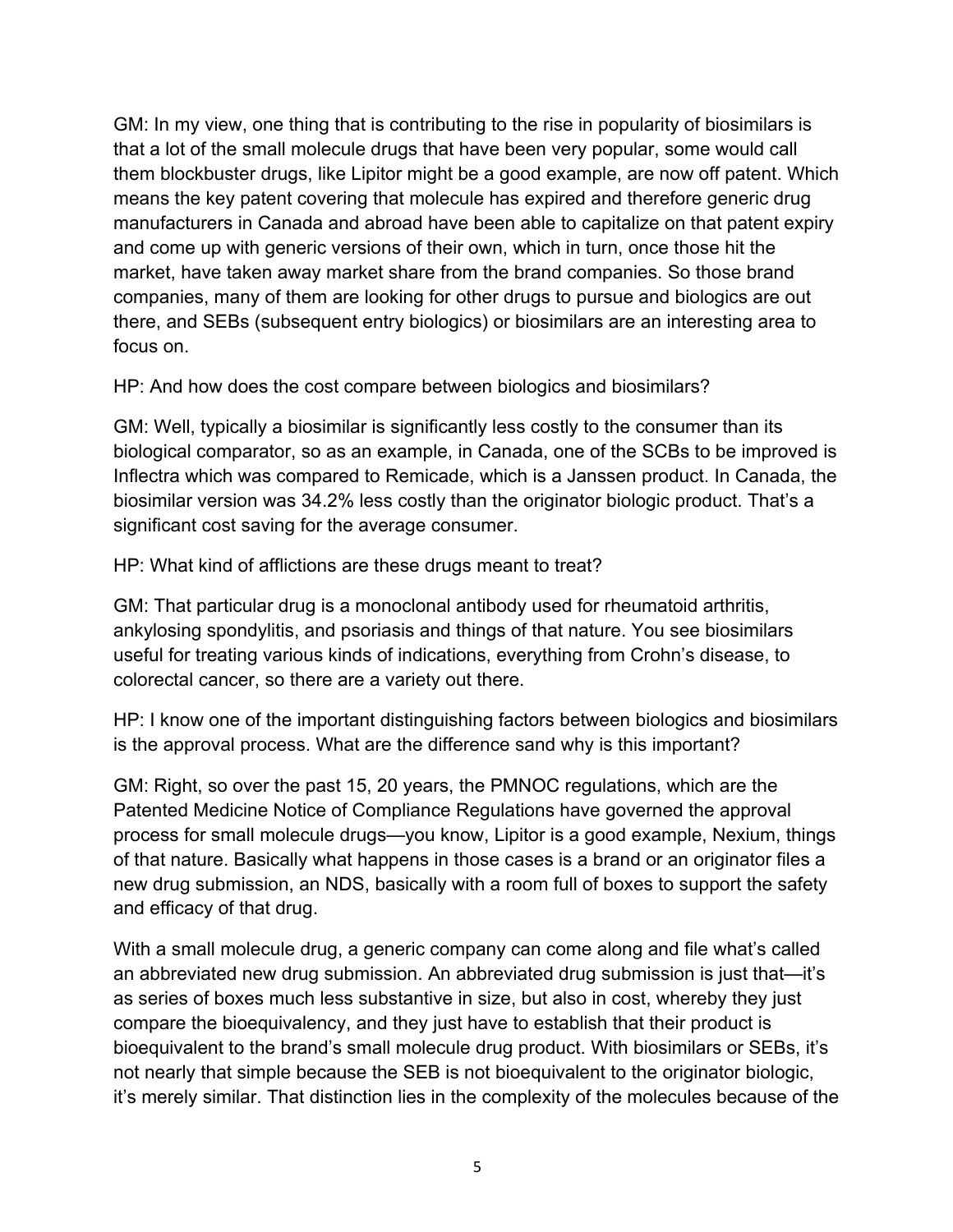size and the complexity trying to get one, arrive at a biosimilar product that's identical is very difficult, if not impossible.

HP: And so from an IP perspective, what is something that IP lawyers should be keeping in mind in light of this approval purpose. Are their IP considerations for the approval?

GM: When you're revising your clients, you're either as biosimilar sponsors or hoping to be biosimilar sponsors that they pay very close attention to what patents are listed on the patent register, as well as make sure they get their submission in a timely fashion if they anticipate there might be a pending patent application relating to the product of the innovator.

HP: How do you see this area of law shaping up the next few years?

GM: There has been a lot of discussion about that. Certainly when you look around the world and see all the both originator traditionally brand companies and the traditionally generic companies, they're all going after biosimilars. So you would expect the amount of litigation to grow, the amount of patent finals to continue to grow, so it's not developing quite as quickly as I think some may have suspected, but nonetheless, I think the patent impeachment action coming up, the PMNOC proceeding, I would expect to see more SCBs or biosimilars approved in Canada in the next few years, I would hope, and even more after that. It's an exciting time, it's a very interesting area, and for patent litigators, it's a lot of fun because it's complex. The issues are interesting and not clear cut by any means and you have to rely heavily on the expert evidence because the science at play is very complex and often new.

HP: And what are some other issues that IP lawyers should be aware of in light of this debate between biologics and biosimilars?

GM: One thing that came out of the Abbve v. Janssen was the injunction that was ultimately granted. The court seemed open to a more customized injunction that took into consideration the patients who ultimately used the medicinal ingredient or biologics in question. What you find with biologics is that which is again somewhat different from small molecule drugs, one person might react to a biologic different than they might react to a biosimilar. If a person is already using a biologic product, it might not be in their best interest to switch to a biosimilar product, or even between biosimilars and so, if a person has already started using, well in the case of Stelara for example, the Advi v. Janssen case, certain patients were already using Stelera as a product. It may have been contrary to their health to take them off that product or they might have suffered adverse reactions if they went back to one of the other products that were already on the market for the same indication.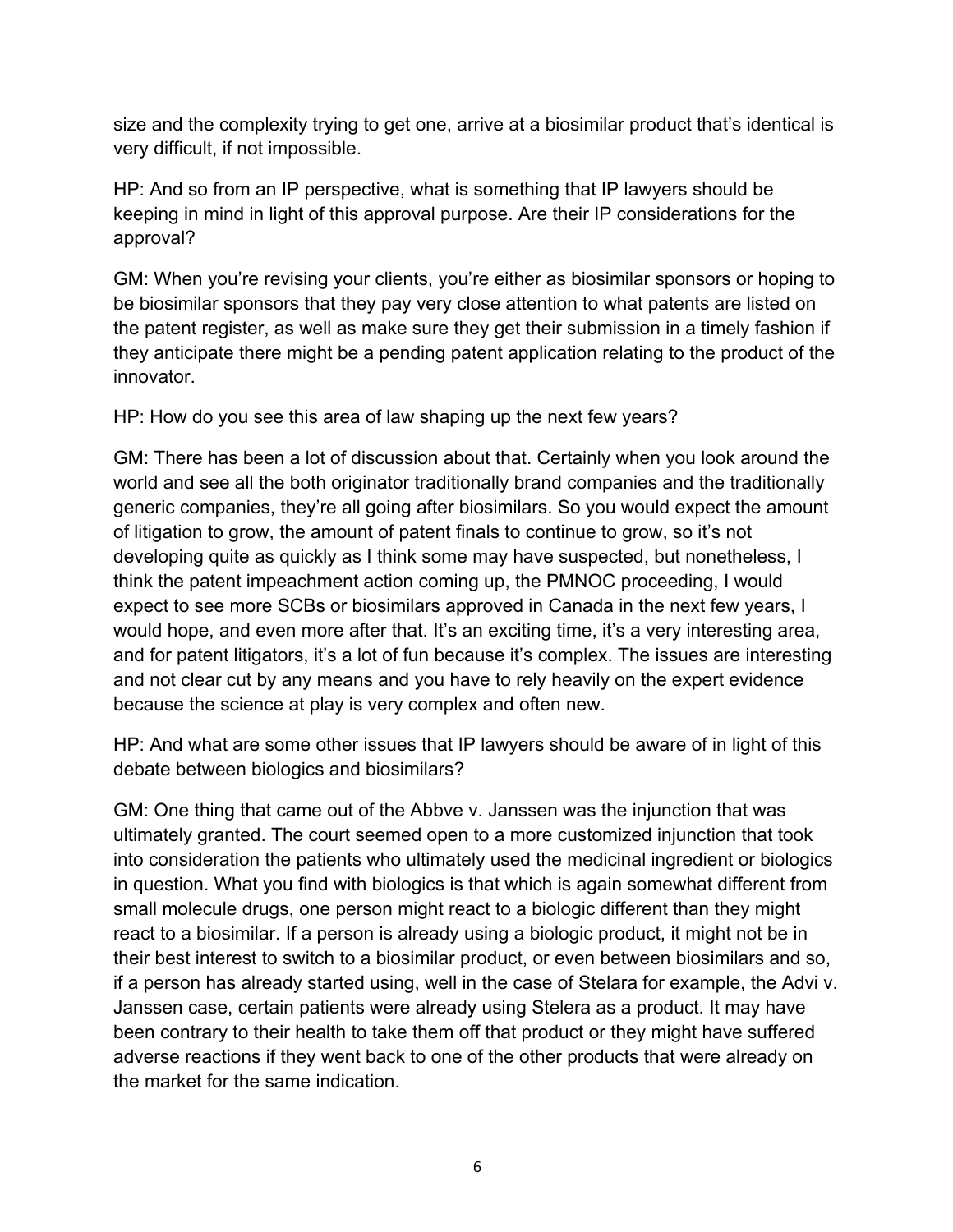The court seems to be those types of issues—or aware of those types of issues and open to creative injunctions, and they seem to be willing to grant them.

HP: Given the complexity of this subject matter, what is something that IP lawyers should be mindful of if they are involved in a litigation matter of this sort.

GM: One interesting thing we saw in the Abbvie v Janssen case and actually has also been proposed in these PMNOC cases we've seen related to biosimilars is a technical primer. When you're preparing your case for a hearing, preparing a technical primer that can be submitted in advance to the hearing itself to get the judge hearing the case well up to speed on the science of it all because these are extremely complex technical issues you don't want to have to waste valuable hearing days trying to educate the judge on.

HP: Okay. Geoff, thanks so much for your time on this.

GM: My pleasure.

HP: The final issue for today will be the doctrine of the promise of the patent. This is an issue which affects inventors who promise results when they apply for a patent, and there's been a new direction on the case for the past couple years, which will have locations on determining the liability of indicators who produce a variety of products. So, Geoff, what is the promise of the patent?

GM: So section two of Patent Act states that you must have a new and useful invention to obtain a patent, and so useful—the utility threshold has often been held to be quite low. Basically, as long as you demonstrated some utility by the Canadian filing date, then your patent will meet that threshold, and the demonstrator utility didn't even need to be in the patent itself

The caveat that actually goes back for a number of years is that while you don't have to make any promises of utility in your patent, if you do make promises you're going to be held to those promises. If you have a patent application, you don't have to actually state what the utility is as long as you had demonstrated the utility. But if you went as far to make a promise of an elevated utility, for example, in the case of a small molecule drug, if you have promised it would work for a certain indication but it turns out that you either hadn't demonstrated it would work for that indication by the Canadian filing date, or there was no sound basis for prediction of utility in that way, then your patent could fail on that basis.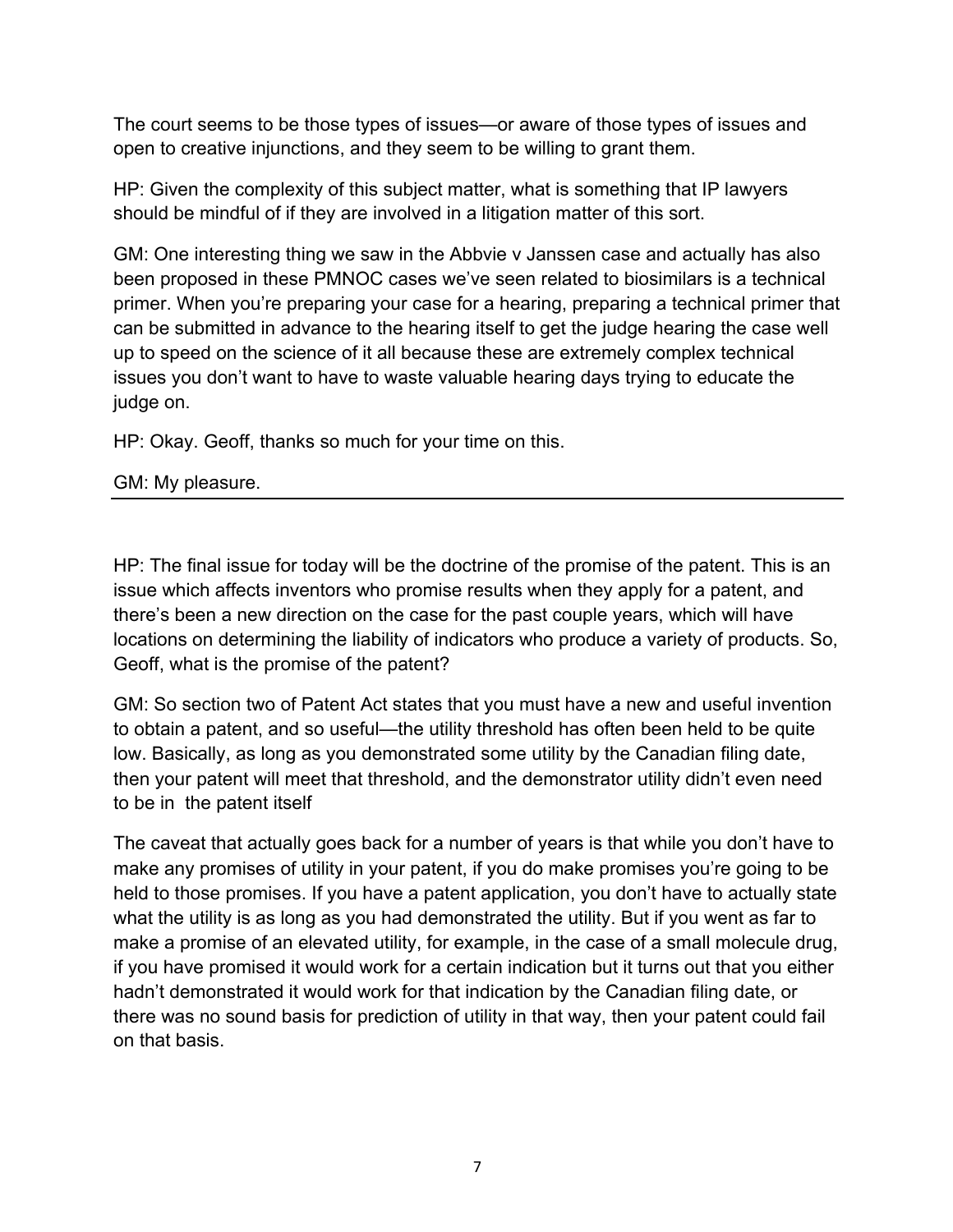HP: So this whole issue of the promise of the patent—in what context would this become a contentious issue?

GM: This becomes issue when, say you have a party, the patentee decides to sue somebody else for patent infringement as an example. The defendant, the party alleged to infringe, as a counterclaim or as a defense they say the patent is invalid. You can attack the validity of the patent on various grounds, one of which is utility or lack of sound prediction. So what you would say as the defendant is you'd read through the specification of the patent, the description, you'd look for anything that would seem to be a promise of utility.

If there is a promise of untidily, you would allege that the promise has not been met. Maybe through the discovery process or through some other means, you've determined that the product, as of the Canadian filing date, the patentee did not actually know the product would work for a certain indication. So you'd say as of the Canadian filing date, that promise in the patent was not met.

HP: When you're applying for this patent, I guess there's a patent office when you submit your application. Is that the context we're talking about, when we're making promises in that application?

GM: Yes, exactly. You prepare and final the patent application with the Canadian patent office. There's a bit of back and forth with the patent office, they tell you to amend the language a bit. The patent office may challenge you on the wording or the scope of your patent claims.

Once you're ultimately granted a patent, then there's a grant date and it's enforced from 20 years from the filing date and you can enforce it. But if you then try to enforce it and the validity is challenged, the court looks at the description of the patent and if in that description, so what was originally filed, if there's words or phrases in there that suggest that the inventor or the patentee is promising that it works for certain things, that's the promise you're going to be held to.

HP: How has the Plavix case changed this?

GM: Right, so we were seeing this promise of the patent doctrine rise and rise in prominence in Canadian patent decisions over the past number of years. In recent years specifically in the pharmaceutical area, you saw it rise in prominence. And so, there were a lot of concerns that this promise of the patent was somehow creating some sort of different threshold that patentees, especially those that file in Europe or file in U.S, don't see in those jurisdictions, some elevated threshold for utility that was invalidating Canadian patents and those patents were being upheld in other jurisdictions.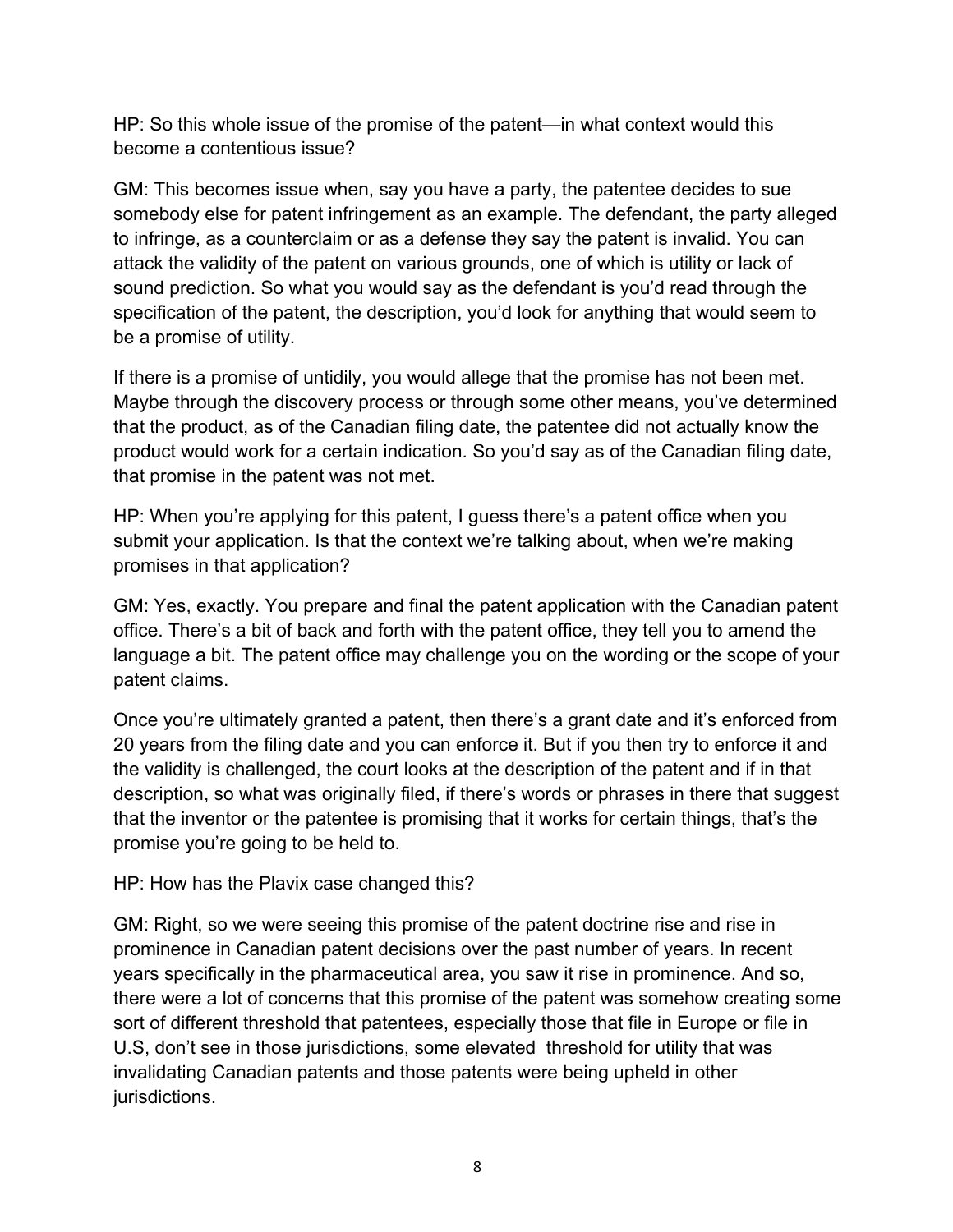So in 2013, in the case or the Federal Court of Appeal on the drug Plavix or Clopidogrel, the Court of Appeal pulled the reins back a bit and advocated for a bit more restrained approach to the restrained approach of the idea of the process of the patent. In that case, the court basically said you needed an express promise, not just a statement of an advantage or something like that. You have to look more closely at what was actually said, there has to be an express promise.

HP: What does an express promise look like?

GM: It will be a case by case basis. Obviously if the inventor uses the words I promise, it will work for that, but I don't know if it needs to be that explicit. A mere statement of advantage or hopes that it will work for something are not going to be held to be a promise that will invalidate a patent. The court will really look at expressed promises that are then unfulfilled and look at those as self inflicted wounds. But the court should also not be looking to invalidate a patent for an otherwise useful invention.

HP: Can you give an example of when inventors have been held to their promises?

GM: I can think of at least two cases, and those as an example are, there are two Eli Lilly decisions, one on the drug Zyprexa. Tthe patent was, the claims were directed to use of Olanzapine for schizophrenia and then it was found that there was insufficient data to support that use of the drug for that indication. In a Strattera decision, which is another Eli Lilly decision on the drug atomoxetine, the court construed there were certain promises for use of ADHD of that drug, and looked at the studies that were actually done, and found the studies to be actually flawed, therefore they did not support a sound prediction of utility as of the Canadian filing date.

HP: What is the judiciary's rationale for holding inventors to their promises?

GM: If you look to the quid pro quo of the whole patent regime, the whole idea is that the patentee gives full disclosure of their invention. In exchange for that disclosure, they get their 20-year statutory monopoly. Where the patentee puts in their specification that the product will, they promise it will work for this or that, and that promise as it turns out was actually not a sound basis for obtaining their patent, they haven't fulfilled their end of the bargain.

HP: And so what are some takeaways lawyers should consider, if you're an IP lawyer and you're advising a client and their patent application process. What is something lawyers should tell them?

GM: So if you're advising your client with respect to preparing and filing the application, in particular if it's a client that's filed in other countries as well, you should make sure the client is aware of the way that Canada approaches promises and the specification.